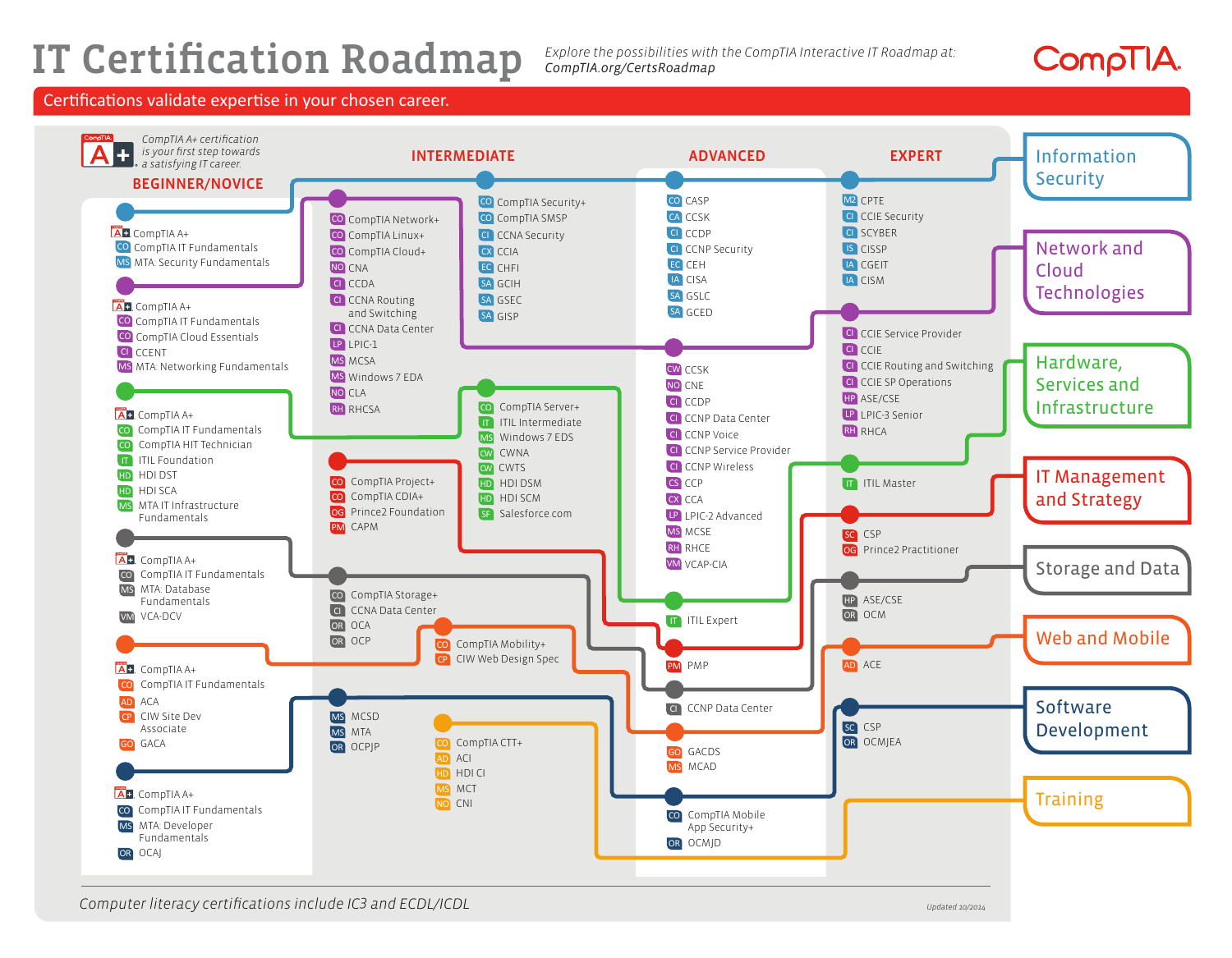

*BEGINNER/NOVICE* CompTIA A+ CompTIA Cloud Essentials CompTIA HIT Technician: Healthcare IT Technician

CompTIA IT Fundamentals *INTERMEDIATE* CompTIA CDIA+: Certified Document Imaging Architect CompTIA Cloud+ CompTIA CTT+: Certified Technical Trainer CompTIA Linux+ CompTIA Mobility+ CompTIA Network+ CompTIA Project+ CompTIA Security+ CompTIA Server+ CompTIA SMSP: Social Media Security Professional CompTIA Storage+, powered by SNIA *ADVANCED*

CASP: CompTIA Advanced Security Practitioner CompTIA Mobile App Security+

AD Adobe

*BEGINNER/NOVICE* ACA: Adobe Certified Associate *INTERMEDIATE* ACI: Adobe Certified Instructor *EXPERT* ACE: Adobe Certified Expert

### CA Cloud Security Alliance

*ADVANCED* CCSK: Certificate of Cloud Security Knowledge

## CE Certiport

*BEGINNER/NOVICE* IC3: Internet and Computing Core Certification

# CI Cisco Systems

*BEGINNER/NOVICE* CCENT: Cisco Certified Entry Networking Technician *INTERMEDIATE*

CCDA: Cisco Certified Design Associate CCNA Routing and Switching: Cisco Certified Network Associate Routing and Switching CCNA Data Center: Cisco Certified Network Associate Data Center

CCNA Security: Cisco Certified Network Associate Security *ADVANCED*

CCDP: Cisco Certified Design Professional

*Updated 10/2014*

Professional Security CCNP Service Provider: Cisco Certified Network Professional Service Provider CCNP Voice: Cisco Certified Network Professional Voice

CCNP Security: Cisco Certified Network

CCNP Wireless: Cisco Certified Network Professional Wireless

- *EXPERT* CCIE: Cisco Certified Internetwork Expert
- CCIE Routing and Switching: Cisco Certified Internetwork Expert Routing and Switching
- CCIE Security: Cisco Certified Internetwork Expert - Security
- CCIE Service Provider: Cisco Certified Internetwork Expert Service Provider
- CCIE SP Operations: Cisco Certified Internetwork Expert Service Provider Operations
- SCYBER: Securing Cisco Network with Threat Detection and Analysis

## CP Certification Partners

*BEGINNER/NOVICE* CIW Site Development Associate *INTERMEDIATE* CIW Web Design Specialist

## CS The Cloud School

*ADVANCED* CCP: Cloud Certified Professional

## CW CWNP

*INTERMEDIATE* CWNA: Certified Wireless Network Administrator CWTS: Certified Wireless Technology Specialist

## CX Citrix

*INTERMEDIATE* CCIA: Citrix Certified Integration Architect *ADVANCED* CCA: Citrix Certifed Administrator

## EC EC Council

*INTERMEDIATE* CHFI: Computer Hacking Forensic Investigator *ADVANCED* CEH: Certified Ethical Hacker

# **EF ECDL Foundation**

*BEGINNER/NOVICE* ECDL/ICDL: European Computer Driving License ECDL/ICDL Advanced: European

Computer Driving LIcense Advanced

# GO Google

*BEGINNER/NOVICE* GACA: Google Apps Certified Administrator

*ADVANCED* GACDS: Google Apps Certified Deployment Specialist

### HD HDI Global **Certification**

*BEGINNER/NOVICE* HDI DST: HDI Desktop Support

Technician HDI SCA: HDI Support Center Analyst *INTERMEDIATE*

### HDI CI: HDI Certified Instructor HDI DSM: HDI Desktop Support Manager

HDI SCM: HDI Support Center Manager

## HP Hewlett-Packard

*EXPERT* ASE/CSE: Accredited Systems Engineer and Certified Systems Engineer

# IA ISACA

*ADVANCED* CISA: Certified Information Systems Auditor

*EXPERT* CGEIT: Certified in the Governance of Enterprise IT CISM: Certified Information Security Manager

# IS ISC2

*EXPERT* CISSP: Certified Information Systems Security Professional

# IT ITIL

*BEGINNER/NOVICE* ITIL Foundation *INTERMEDIATE* ITIL Intermediate

*ADVANCED* ITIL Expert

*EXPERT* ITIL Master

### LP Linux Professional Institute

*INTERMEDIATE* LPIC-1 Junior Level Linux Professional

*ADVANCED* LPIC-2 Advanced Level Linux Professional

*EXPERT* LPIC-3 Senior Level Linux Professional

# M2 Mile2

*EXPERT* CPTE: Certified Penetration Testing Engineer

# MS Microsoft

*BEGINNER/INVOICE*

MOS: Microsoft Office Specialist MTA: Database Fundamentals: Microsoft Technology Associate: Database Fundamentals

MTA: Developer Fundamentals: Microsoft Technology Associate: Developer Fundamentals

- MTA IT Infrastructure Fundamentals: Microsoft Technology Associate: IT Infrastructure Fundamentals
- MTA: Networking Fundamentals: Microsoft Technology Associate: Networking Fundamentals

MTA: Security Fundamentals: Microsoft Technology Associate: Security Fundamentals

*INTERMEDIATE* MCSA: Microsoft Certified Solutions Associate MCSD: Microsoft Certified Solutions

Developer MCT: Microsoft Certified Trainer MOS Expert: Microsoft Office Specialist Expert

MOS Master: Microsoft Office Specialist Master

MTA: Microsoft Technology Associate Windows 7 EDA: Microsoft Windows 7

- Enterprise Desktop Administrator Windows 7 EDS: Microsoft Windows 7
- Enterprise Desktop Support *ADVANCED* MCAD: Microsoft Certified Applications Developer MCSE: Microsoft Certified Solutions
- Expert

# NO Novell

*INTERMEDIATE* CLA: Novell SUSE Certified Linux Administrator CNA: Certified Novell Administrator CNI: Certified Novell Instructor *ADVANCED* CNE: Certified Novell Engineer

## OG Office of Government Commerce/Prince2

*INTERMEDIATE* **Prince2 Foundation: Office of** Government Commerce (OGC) Prince2 Foundation

### *EXPERT*

Prince2 Practitioner: Office of Government Commerce (OGC) Prince2 Practitioner

# OR Oracle

*BEGINNER/NOVICE* OCAJ: Oracle Certified Associate, Java SE 6/SE 5

*INTERMEDIATE* OCA: Oracle Certified Associate OCP: Oracle Certified Professional

OCPJP: Oracle Certified Professional, Java SE 6/SE 5 Programmer *ADVANCED*

OCMJD: Oracle Certified Master, Java SE6 Developer

*EXPERT* OCM: Oracle Certified Master OCMJEA: Oracle Certified Master, Java EE 5 Enterprise Architect

# PM PMI

*INTERMEDIATE* CAPM: PMI Certified Associate in Project Management

*ADVANCED* PMP: PMI Project Management Professional

# RH Red Hat

*INTERMEDIATE* RHCSA: Red Hat Certified System Administrator

*ADVANCED* RHCE: Red Hat Certified Engineer *EXPERT*

RHCA: Red Hat Certified Architect

# SA SANS

*INTERMEDIATE* GCIH: GIAC Certified Incident Handler GISP: GIAC Information Security Professional GSEC: GIAC Security Essentials

## **Scrum Alliance**

*EXPERT* CSP: Certified Scrum Professional

# SF Salesforce.com

 VM VMWare *BEGINNER/NOVICE*

*ADVANCED*

Center Virtualization

Administration

*INTERMEDIATE* SALESFORCE.COM: Salesforce.com Certified Administrator

VCA-DCV: VMWare Certified Associate - Data

VCAP-CIA: VMWare Certified Advanced Professional - Cloud Infrastructure

CompTIA.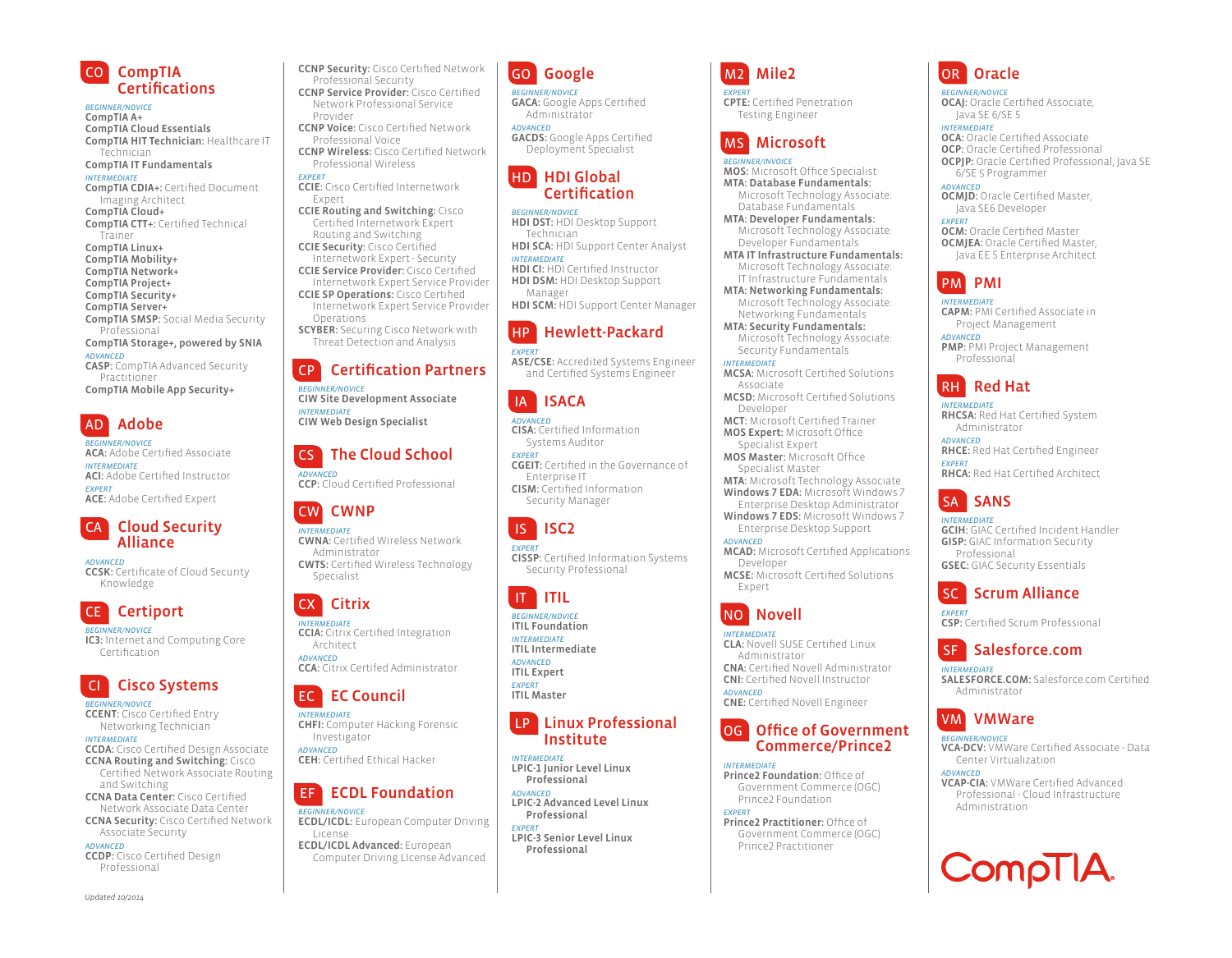# IT Certification Roadmap

*Explore the possibilities with the CompTIA Interactive IT Roadmap at: CompTIA.org/CertsRoadmap*

# CompTIA.

Certifications validate expertise in your chosen career.